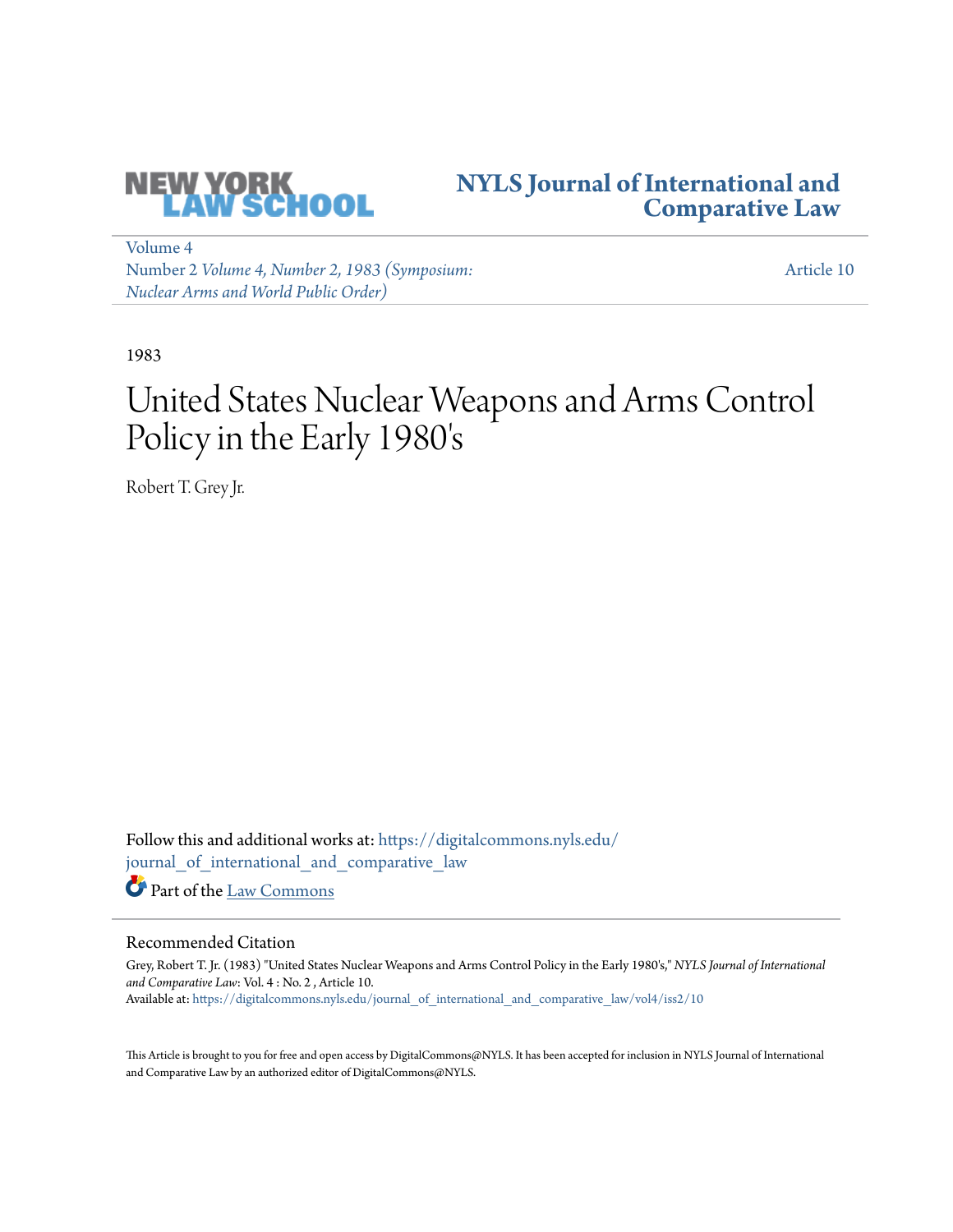### UNITED STATES NUCLEAR WEAPONS AND ARMS CONTROL POLICY IN THE EARLY 1980's

#### *ROBERT T. GREY, JR.\**

#### **INTRODUCTION**

From the first explosion of an atomic device in 1945 until today, mankind has grappled with the problem of the role of nuclear weapons. When the United States alone possessed atomic power, some held the hope that it was not too late to close the lid of Pandora's box, locking the genie of atomic power inside forever. Others believed that man had consciously begun the nuclear age and now had to live with its consequences.' The United States would be foolish, and indeed would place itself in danger, if atomic weapons were not added to its arsenal. When the Soviet Union exploded its own atomic device in 1949, however, many of these arguments became moot. It was then obvious -that the atomic weapon had become a principal piece on the cold war chessboard; the nuclear age with all its terror was here to stay. What remained to be decided by national leaders was how to fashion a national security policy around this weapon and, ultimately, how to prevent its use. Thus was born a legacy that would transcend partisan domestic politics and would be passed on from one presidential administration to the next—the formulation of United States nuclear weapons and arms control policy.

When Ronald Reagan was inaugurated President on January 20, 1981, he received this legacy. This essay will describe the evolution of the current United States strategic doctrine and the place of Reagan administration arms control policy within that framework.

#### **DETERRENCE**

The most fundamental objective of United States strategic policy since 1945 has been to prevent direct attack, particularly nuclear attack, on the United States, our friends and our allies. For an adversary to be deterred from actions harmful to United States national interests, it must realize clearly that the United States possesses sufficient

Special Assistant for International Affairs to the Supreme Allied Commander in Europe. At the time of the Nuclear Arms and World Public Order symposium, Minister Grey served as Acting Deputy Director of the Arms Control and Disarmament Agency, Washington, **D.C.**

**<sup>1.</sup> J. SCHELL, THE FATE OF THE EARTH 12-13 (1982).**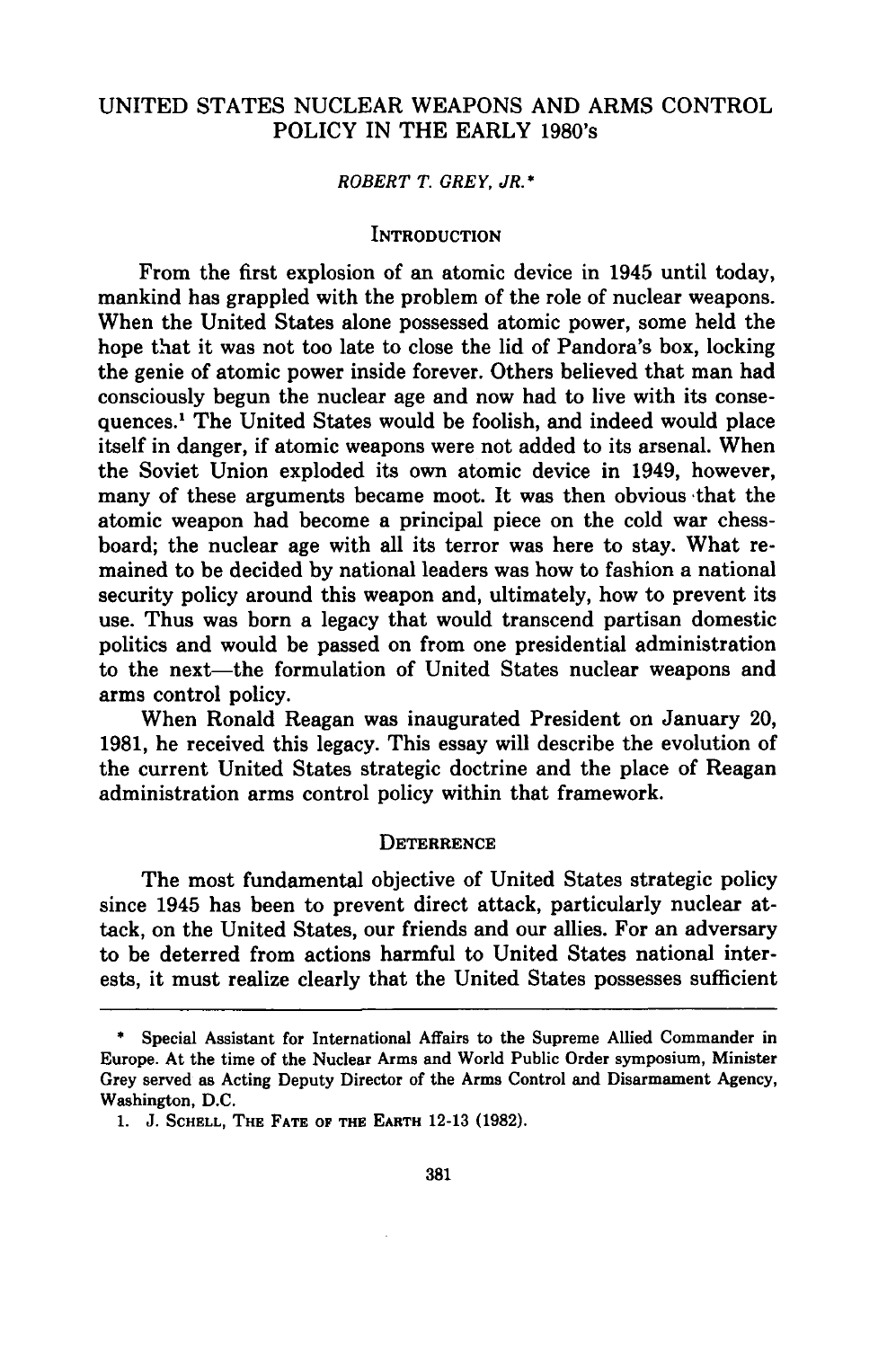military force, and has the will and ability to use that force, either to make the adversary's objectives unattainable or prohibitively costly, or both. The threat of such a retaliatory blow **by** the United States must be credible in all possible crisis situations. **If** the United States has such a deterrent, and an adversary believes that such force could damage it to an unacceptable extent should it attempt aggression, then its actions would, theoretically, be forestalled. The United States has used its nuclear strategy for most of the post-war era as a deterrent against large-scale Soviet nuclear strikes.<sup>2</sup> The implicit threat that aggression on a smaller scale could escalate into a full-scale nuclear exchange has also served this purpose. On the whole, however, it has been recognized over the last thirty years that nuclear capabilities alone could prevent only a narrow range of aggressive actions.

For a policy of deterrence to succeed, our adversaries must believe in the viability of our nuclear force. Each post-World War II administration has faced this challenge as rapid advances in weapons technology threatened to undermine the longevity of its strategic forces and, thus, of their deterrent value. Keeping the military force component of our nuclear deterrent modern and effective in order to ensure credibility has been costly and never-ending,<sup>3</sup> particularly in light of the Soviet Union's explosion of its atomic device in 1949<sup>4</sup> and its dramatic advances in ballistic missile technology in the late 1950's.<sup>5</sup> Thus, the major problem facing strategic planners has been to ensure a survivable and enduring retaliatory second-strike capability that has the ability to inflict unacceptable damage on an aggressor. Many solutions to this problem have been reached over the past thirty-seven years. The most durable solutions have involved increasing bomber numbers and readiness, hardening ICBM silos, enhancing command, control and communications, targeting Soviet military facilities and, most importantly, basing our nuclear deterrent on a triad of ICBMs, submarinelaunched ballistic missiles and strategic bombers. Nevertheless, the continuing threat to the survivability and credibility of our diverse deterrent force requires new programs to upgrade and modernize our strategic forces.

In addition to modernizing our strategic nuclear forces, we must convince our adversaries that we have a credible plan for the use of our

**<sup>2.</sup>** *See* S. **ZUCKERMAN, NUCLEAR ILLUSION AND REALITY 42-44 (1982).**

*<sup>3.</sup> See Department of Defense Authorization for Appropriations for Fiscal Year 1983: Hearings Before the Senate Comm. on Armed Services,* 97th Cong., 2d Sess. 7-11 **(1982)** (statement of Caspar W. Weinberger, Secretary of Defense).

*<sup>4.</sup> See* **THE** HARVARD NUCLEAR **STUDY GROUP, LIVING WITH NUCLEAR WEAPONS** 79 **(1983)** [hereinafter cited **as** HARVARD **STUDY GROUP].**

*<sup>5.</sup> See id.* at 82-83.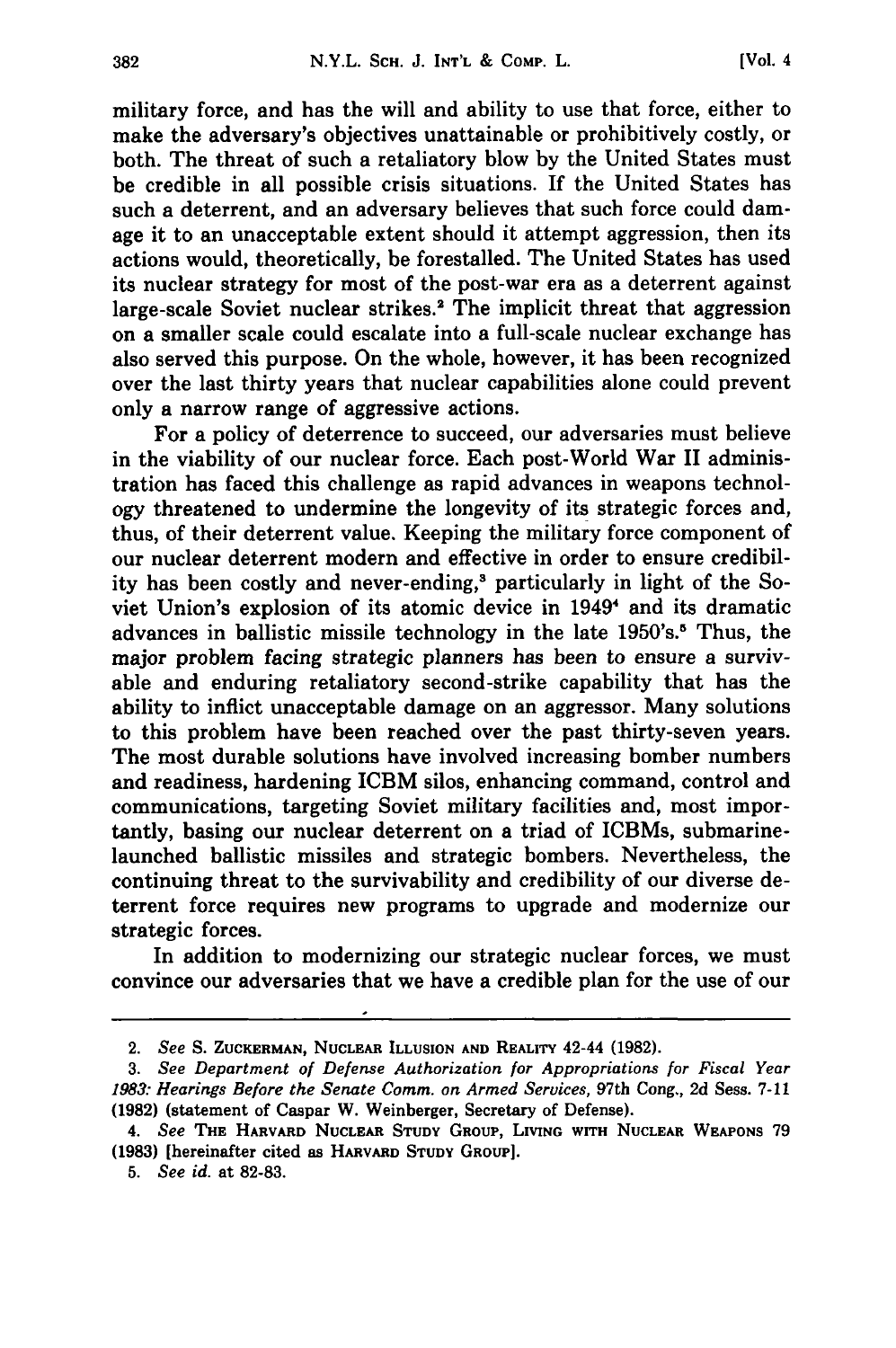retaliatory forces and the will to implement this plan. As momentum has shifted from United States monopoly and overwhelming superiority during the 1940's and 1950's, to a balance between the United States and the Soviet Union during the 1970's and, finally, to the present Soviet superiority, strategic doctrine has been adapted to meet these new realities.

**THE EVOLUTION OF THE UNITED STATES STRATEGIC NUCLEAR DOCTRINE**

Prior to the Kennedy administration, the United States nuclear deterrent policy was based on an overwhelming United States nuclear superiority.<sup>6</sup> Although the Soviet Union had exploded a thermonuclear weapon and was beginning to develop more sophisticated and successful means of delivering that weapon to peripheral and United States targets, the threat to the survivability of the United States deterrent force was minimal. The Eisenhower administration placed great emphasis on nuclear weapons in order to avert a full range of possible threats, both nuclear and non-nuclear. The Eisenhower administration was concerned with reducing defense spending and used United States nuclear superiority as a substitute for large conventional forces in preventing aggression.7 Secretary of State John Foster Dulles made explicit the Administration's emphasis on nuclear deterrence as an allpurpose preventative measure when he warned of the United States determination to respond with appropriate means and at appropriate places should Soviet actions warrant a response.'

The viability of the United States strategic forces, the concept upon which this doctrine was based, remained unthreatened until the Soviets increased their long-range bomber force and began to make surprising strides in ballistic missile development. During **1957** the Soviets launched the first ICBM and, a few months later, Sputnik. The United States was therefore forced to adjust its nuclear doctrine as a result of the Soviet erosion of the United States absolute nuclear superiority.<sup>9</sup>

In **1961** President Kennedy inherited a strategic doctrine that did not reflect the new strategic situation. The United States threat of responding with nuclear weapons to any Soviet aggression was no longer believable in light of the ability of the Soviets to inflict unacceptable damage upon the United States. Furthermore, the threat of using nu-

**<sup>6.</sup>** *See id.* at **78-80.**

*<sup>7.</sup> See id.* at **80.**

**<sup>8.</sup>** *See* **S. ZUCKERMAN,** *supra* **note 2, at 43; HARVARD STUDY GROUP,** *supra* **note 4, at 80.**

*<sup>9.</sup> See generally* **H. KISSINGER, NUCLEAR WEAPONS AND FOREIGN POLICY 10-20 (1957).**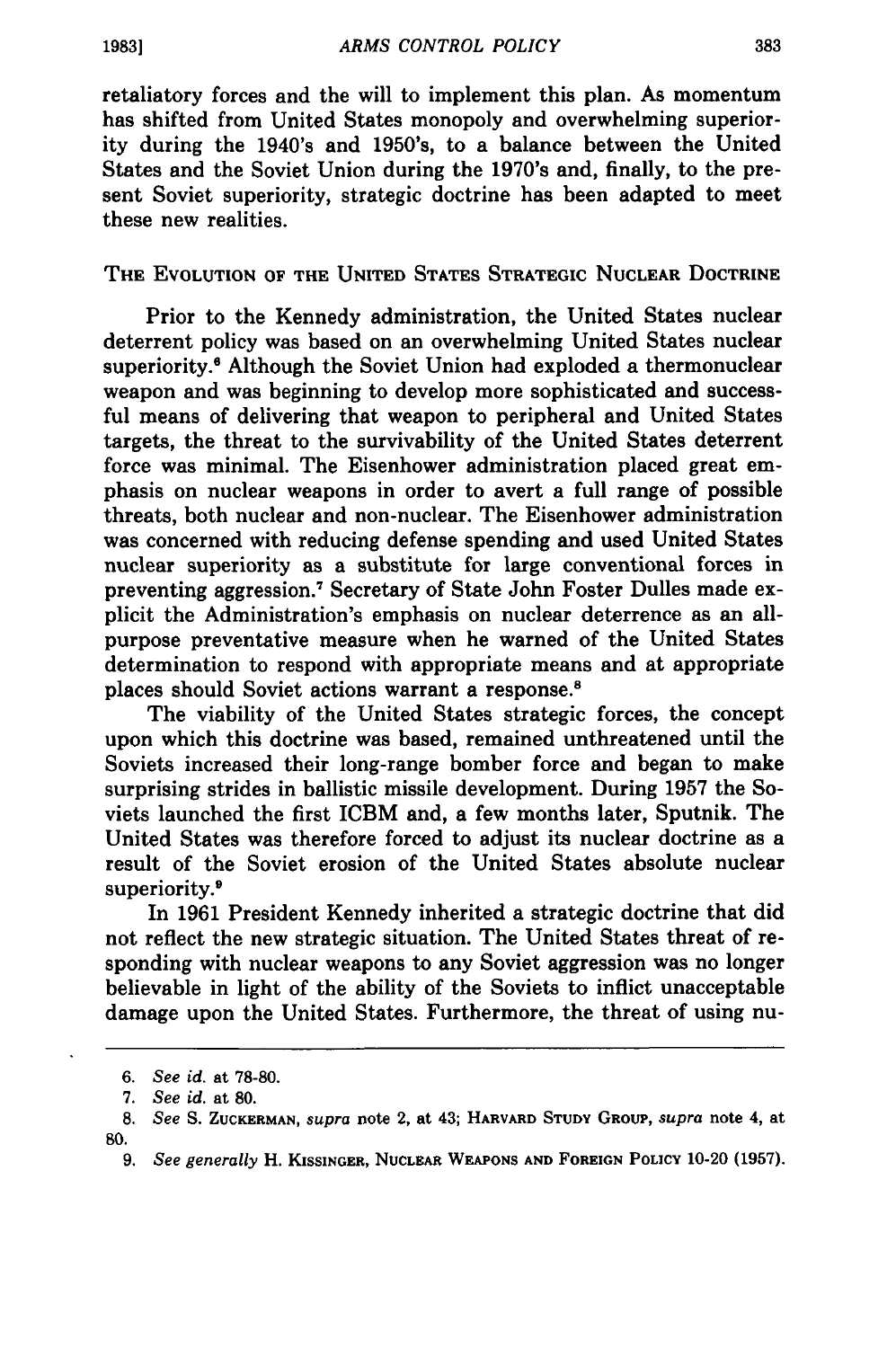clear weapons was not a fully credible response to smaller, non-nuclear conflicts. The view that any war with the Soviet Union would degenerate into a general war was seen as a major policy flaw. **By** following this policy, a President might be given no option other than suicide or surrender in responding to Soviet aggression. To avoid having to make this choice, Secretary of Defense Robert McNamara proposed a more flexible strategic doctrine that would provide the President with a fuller range of strategic nuclear options. He sought to develop a range of response options which would limit damage by attacking only Soviet military targets. McNamara also sought to strengthen conventional forces so that the President would have non-nuclear options available.<sup>10</sup> The principal United States strategic doctrine, however, remained deterrence by the threat of a full-scale nuclear response.

After **1962,** the emphasis placed on developing a more flexible strategic policy was lessened, and this policy was replaced by the doctrine of "Mutual Assured Destruction."<sup>11</sup> As a policy, Mutual Assured Destruction involved the use of massive retaliation against urban-industrial targets as a deterrent. McNamara tried to establish a damage criterion for Mutual Assured Destruction so that the United States could statistically determine the level of strategic nuclear firepower necessary to discourage Soviet aggression. He concluded that if twenty to twenty-five percent of the Soviet population and **fifty** percent of its industrial capacity could be destroyed by United States retaliatory strikes, then that level of nuclear force was a sufficient deterrent.<sup>12</sup> As the then existing level of forces met this criterion, the United States halted additional construction on its strategic systems. At the same time that Congress and the armed services were pressing for additional forces, the Soviet Union embarked on the massive program of strategic and conventional arms development which has continued until today.

McNamara often spoke publicly of the need for nuclear flexibility in order to respond to contingencies across the nuclear spectrum." Although rejecting massive retaliation in favor of a flexible response, his approach depended ultimately upon the threat of inflicting large-scale civil destruction on the Soviets in order to deter. McNamara tried for seven years to implement his policy of flexible response, but the only additional targeting choices he was able to implement were several large-scale, pre-planned options that singled out military targets for

*<sup>10.</sup> See* **HARVARD STUDY** GROUP, *supra* note 4, at **85.**

<sup>11.</sup> *See id.* at **88-89.**

<sup>12.</sup> *See* T. ETZOLD, **DEFENSE** OR **DELUsION?** 154 (stating that these figures were subsequently revised to **25%** and **70%** respectively).

**<sup>13.</sup>** *See* HARVARD **STUDY** GROUP, *supra* note 4, at 83-85.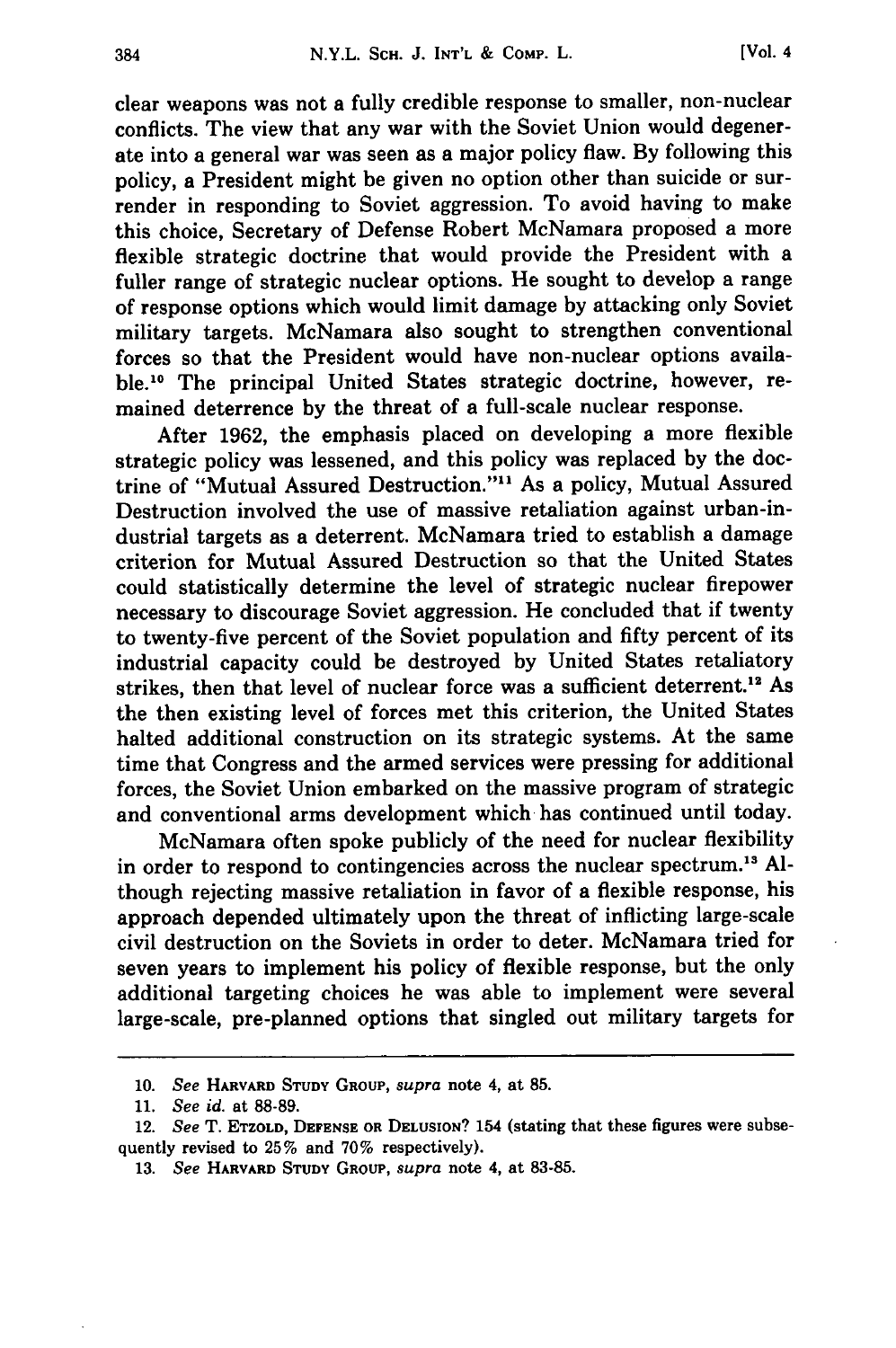destruction." Mutual Assured Destruction would remain for many years the only major nuclear option for a United States President in a confrontation with Soviet nuclear aggression.

#### THE 1970's

In the decade after **1970,** both the United States and the Soviet Union recognized that they were approaching a state of parity in strategic nuclear weapons. Upon reaching parity, the Soviets continued to build additional systems until they were stopped **by** the numerical limits in the SALT I accords.<sup>15</sup> They then turned to making qualitative improvements. The United States response to the Soviet buildup program, especially their anti-ballistic missile (ABM) program, had been to match qualitatively Soviet numerical advantages **by** increasing the firepower of United States missile forces through the development of multiple, independently targetable, reentry vehicles (MIRVs).<sup>16</sup> A major advantage enjoyed **by** the Soviets, however, was the larger size of the ICBMs.The Soviet heavy missiles could deliver a larger payload than those of the United States which, coupled with the subsequent Soviet development of MIRVs and the improved accuracy of its MIRVed warheads, could pose a formidable threat to the technological survival of the United States ICBM force in the 1980's.

In the early 1970's, the United States lead in technology, both in guidance systems and MIRVs, seemed to offset the Soviet lead in numbers and throw-weight.17 This was seen as providing a breathing space for the United States in which to speed up development of a new generation of strategic systems. It was hoped that this would maintain deterrence in the latter part of the 1980's when the Soviets would be able to exploit their heavy missile advantage in order to swing the strategic balance in their favor. Thus, work intensified on the **B-1** bomber, the

The Interim Agreement included a Protocol which set a maximum on land-based intercontinental and submarine ballistic missile launchers (ICBMs and SLBMs, respectively). *Id.*

The ABM Treaty was modified **by** a Protocol. *See* Protocol to the Treaty on the Limitation of Anti-Ballistic Missile Systems, July **3,** 1974, United States-U.S.S.R., **27 U.S.T.** 1645, **T.I.A.S.** No. **8376.**

**16.** *See* **HARVARD STUDY** GRoup, *supra* note 4, at **90.**

17. *Id.* at 90-91.

<sup>14.</sup> *See id.* at 84.

**<sup>15.</sup>** Treaty on the Limitation of Anti-Ballistic Missile Systems, May **26, 1972,** United States-U.S.S.R., **23 U.S.T.** 3435, **T.I.A.S.** No. **7503** [hereinafter cited as ABM Treaty]; Interim Agreement on Certain Measures with Respect to the Limitation of Strategic **Of**fensive Arms, May **26, 1972,** United States-U.S.S.R., **23 U.S.T.** 3462, T.I.A.S. No. 7504 [hereinafter cited as Interim Agreement].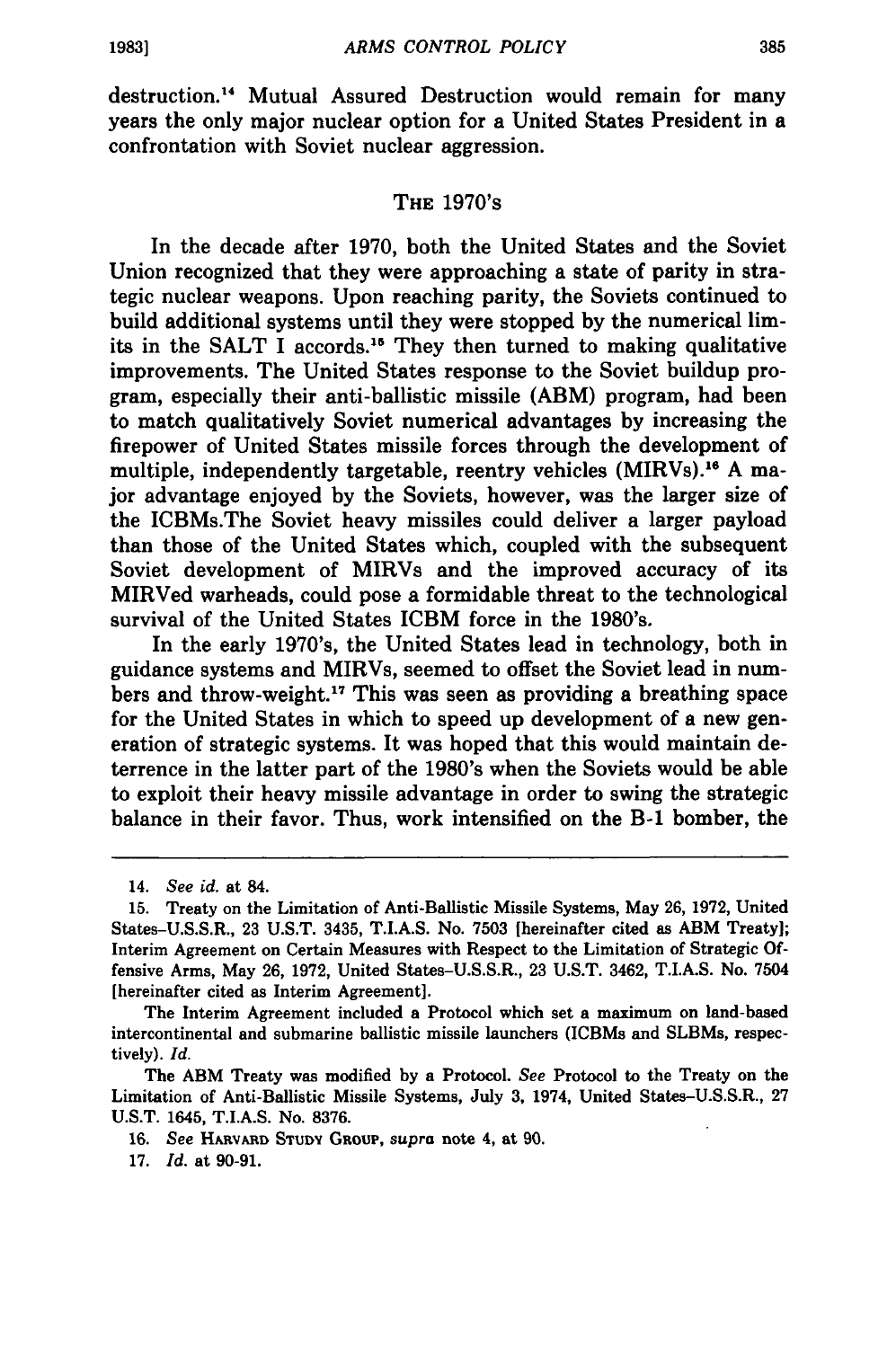Trident missile and the submarine program during the Nixon administration.

Arms control also began to play a major role in United States national security policy in the 1970's. In May **1972,** the Interim Agreement  $(IA)^{18}$  and the ABM Treaty<sup>19</sup> were signed, placing limits and restraints on the nuclear arsenal of each signatory. The signing of the **SALT I** agreements was possible because both sides thought they were at parity and that it was in their national interest to limit further growth of nuclear weapons. The ABM Treaty helped to avert a possible offensive arms race,<sup>20</sup> while the IA froze the number of strategic ballistic missile launchers on each side.<sup>21</sup> The IA successfully capped the rapid growth in the number of Soviet launchers and laid the groundwork for future proposals dealing with a reduction in those launchers.22 Unfortunately, the IA also codified the Soviet advantage in heavy missiles, and it was impossible in later negotiations to make reductions in these most destabilizing of systems. This was one of the major flaws in the SALT II Treaty<sup>23</sup> signed in 1979. It continued to allow the asymmetry in heavy missiles to exist. In addition, the **SALT** II Treaty included provisions that would have permitted large increases in the number of nuclear weapons.<sup>24</sup>

Thus, the arms control efforts of the 1970's failed to produce lower force levels or reduce the threat to our ICBMs posed **by** Soviet heavy

21. The Interim Agreement set a ceiling on ICBMs and SLBMs at their **1972** levels. Interim Agreement, *supra* note **15,** art. **1.** At that time, the United States had **656** SLBM launchers and the **U.S.S.R.** had 740. Additional SLBM launchers were permitted as replacements for older ICBM launchers. The United States was permitted a maximum of **710 SLBM** launchers on 44 submarines and the **U.S.S.R.,** a maximum of **950** SLBM launchers on **62** submarines. *Id.*

**<sup>18.</sup>** Interim Agreement, *supra* note **15.**

**<sup>19.</sup>** ABM Treaty, *supra* note **15.**

<sup>20.</sup> *See* HARVARD **STUDY GROUP,** *supra* note 4, at 92-94. The ABM Treaty limited the United States and the Soviet Union each to one ABM deployment area, **100 ABM** launchers and **100 ABM** interceptor missiles at launch sites. *Id.* In addition, it allowed for six ABM radar complexes at each nation's capital or 20 **ABM** radars at an ICBM field. *Id.*

<sup>22.</sup> *See* HARVARD **STUDY GROUP,** *supra* note 4, at **92-93.**

**<sup>23.</sup> SALT** II, *signed* June **18, 1979** (not entered into force), *reprinted in* **S. EXEC.** Doc. No. Y, 96th Cong., 1st Sess. **37-45;** *see also* **BUREAU OF PUBLIC** AFFAIRS, U.S. **DEPT. OF STATE, SELECTED DOCUMENTS** No. 12B, **SALT** II Agreement (June **18, 1979).**

<sup>24.</sup> **SALT** II allowed, *inter alia,* for further weapons production subject to certain numerical ceilings. These included: **2,250** ICBM launchers, SLBM launchers, heavy bombers and long-range ASBMs (i.e. air-to-surface ballistic missiles with ranges greater than **600** kilometers); **1,320** launchers for MIRVed ICBMs, launchers for MIRVed SLBMs, MIRVed ASBMs, and heavy bombers equipped with long-range cruise missiles; 1,200 launchers for MIRVed ICBMs, launchers for MIRVed SLBMs, and MIRVed ASBMs; and **820** launchers for MIRVed ICBMs. *Id.*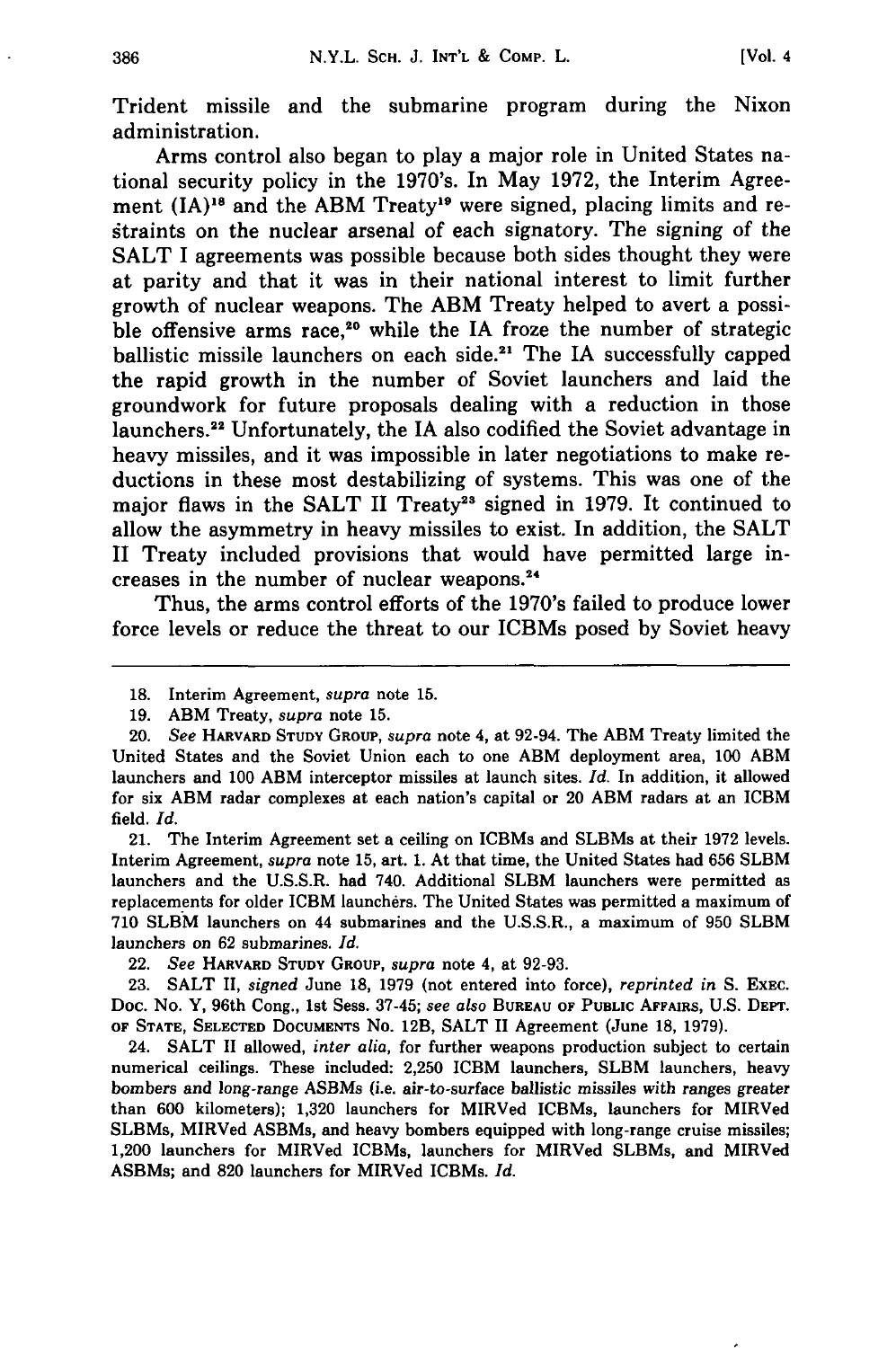missiles. All through the 1970's, as United States strategic modernization programs were cancelled or delayed, the Soviets continued to modernize and increase their warhead numbers, despite the continuing process of arms control negotiations.

Richard Nixon, like John F. Kennedy, took issue with the lack of available nuclear options, especially in light of the approaching parity with the Soviet Union. He, too, was disturbed at the idea that in the event of a nuclear attack, a President would be left with the single option of ordering mass destruction of enemy civilians, with a similar attack on the United States sure to follow.<sup>25</sup>

Nixon's Secretary of Defense, James Schlesinger, echoing Secretary McNamara before him, answered the President's concerns by suggesting the need for a series of measured responses to aggression; implying the idea of limited nuclear war.26 Unlike McNamara, however, Schlesinger was able to go further in implementing proposals for a controlled, flexible response. Under the name "strategic sufficiency," a strategic doctrine was formulated to provide a wider range of response options by identifying various targets and grouping them into operational plans which could be more responsive to a range of possible challenges. Strategic planning targeted military as well as civilian targets, giving the President the theoretical capability to use forces for objectives other than the mass extermination of population.<sup>27</sup> Schlesinger believed that with a reserve capability for threatening urban-industrial targets, with increasingly flexible offensive systems and with improvements in sensors, surveillance and command-control, response options causing far less civilian damage could be implemented.<sup>26</sup> The philosophy of flexible response was slowly being implemented with the doctrine of strategic sufficiency.

By the time the Carter administration took office in 1977, the strategic balance was regarded as being in a state of "essential equivalence."<sup>29</sup> This was interpreted by the Carter administration as meaning

**28.** *Id.*

**29.** Secretary of Defense Harold Brown, evaluating the strategic nuclear balance, commented that

<sup>25.</sup> *See* R. NIXON, **THE** REAL **WAR** 176-78 (1980).

<sup>[</sup>MAD] leaves the United States with no reasonable options if deterrence should fail, and it supports no rational political or military objectives in the event of war. **A** rational deterrent cannot be based on irrational responses. What future American President, for example, would risk New York, Philadelphia, Chicago, and Washington to save Berlin?

*Id.* at 176.

<sup>26.</sup> *See generally* R.J. **LIFTON &** R. **FALK, INDEFENSIBLE WEAPONS** 183 (1982).

**<sup>27.</sup>** *See generally* Schlesinger, *Flexible Strategic Options and Deterrence,* **SURVIVAL,** Mar.-Apr. 1974, at **86-90.**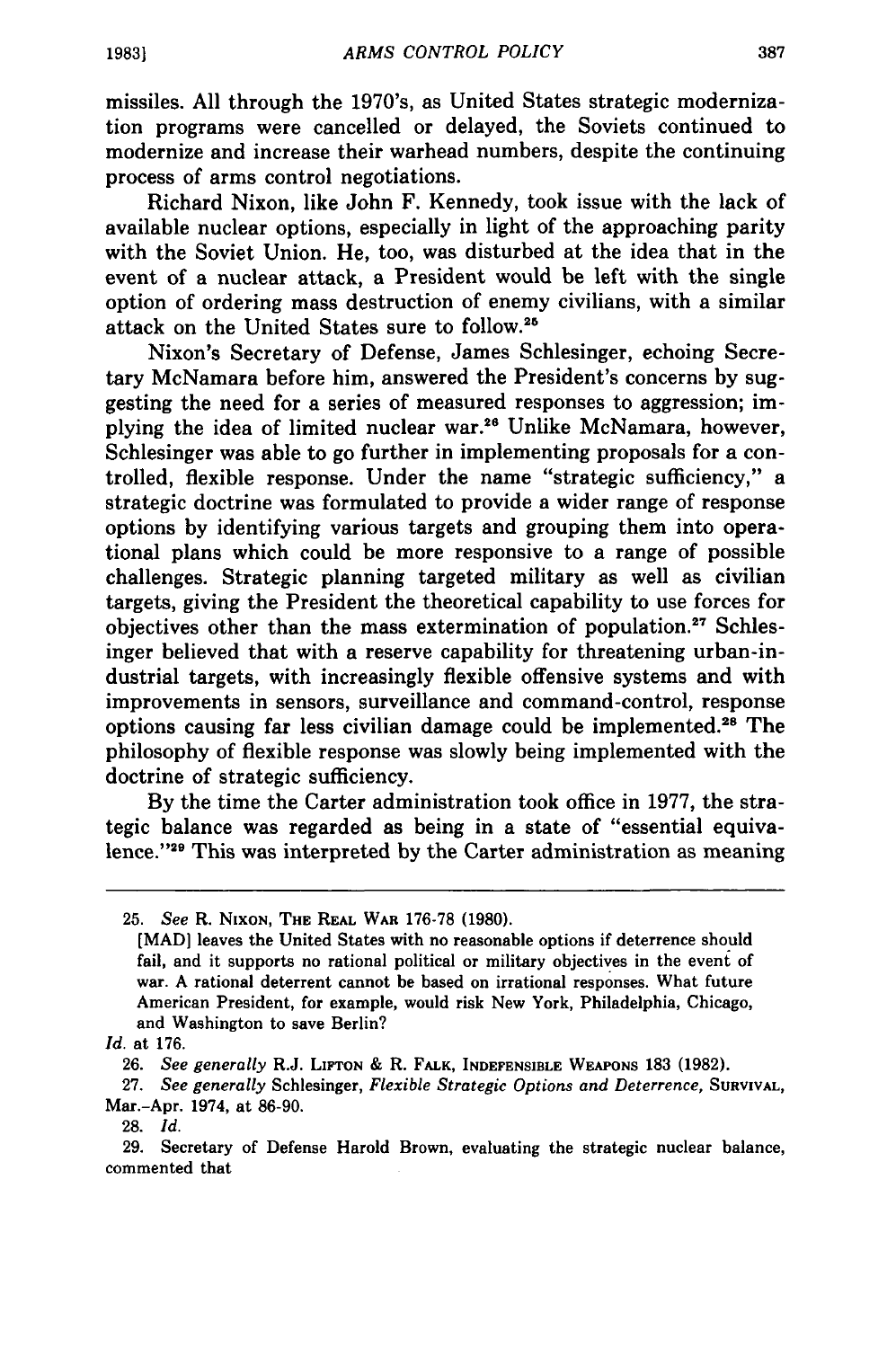that advantages in force characteristics enjoyed **by** the Soviets were offset **by** other United States advantages, and vice-versa. The Soviet advances in weapons technology foreseen in the early 1970's had now come into being, however, and the United States strategic programs designed to counterbalance this improved capability were bogged down in domestic politics. The balance of forces had indeed become perilous.

In the summer of **1977,** President Carter ordered a fundamental review of United States targeting doctrine in order to examine its deterrent capability in the light of the shift in strategic balance. After eighteen months, the review was completed, and its basic principles, under the name "countervailing strategy," were implemented in Presidential Directive **59 (PD-59).30 PD-59** represented no fundamental deviation from past doctrine, but instead represented a refinement and codification of previous strategic policy statements. It tied together and stated clearly the evolution of the strategic thinking of the past two decades. **PD-59** was designed to move nuclear strategy away from Mutual Assured Destruction to a strategy that offered more flexible options.

Although Secretary of Defense Harold Brown believed that Mutual Assured Destruction formed the foundation of nuclear deterrence, he recognized its inherent limitations.<sup>31</sup> He stated that "deterrence must restrain a far wider range of threats than just massive attacks on U.S. cities."<sup>32</sup> After reviewing the strategic doctrine inherited by the

**S.S. KAPLAN,** DIPLOMACY OF **POWER 3 (1981)** (quoting *Department of Defense Annual Report, Fiscal Year 1979,* at 4 **(1979)).**

**30.** *See generally* **HARVARD STUDY GROUP,** *supra* note 4, at **95,** discussing that P.D. **59** "represented a refinement and elaboration of Schlesinger's limited nuclear options idea, giving greater stress to flexibility in targeting, the ability to change targets during the course of a prolonged nuclear war, and the central importance of secure facilities for command, control, communications, and intelligence." This new strategy "anticipated prolonged nuclear battles and required more accurate missiles and beefed-up civil defense." Porro, *The Policy War: Brodie vs. Kahn,* **BULL. OF ATOMIC SCI.,** June **1982,** at **19.** *See also* Beres, *Presidential Directive 59: A Critical Assessment,* **11 PARAMETERS, J. U.S. ARMY WAR C. 19 (1981);** Grey, *Presidential Directive 59: Flawed But Useful,* **11 PARAME-TERS, J. U.S. ARMY WAR C. 29 (1981).** Secretary of Defense Harold Brown outlined the Carter administration's strategy in a speech he delivered to the Naval War, College. Remarks of H. Brown at the Convocation Ceremonies for the 97th Naval War College Class (Dept. of the Navy, Aug. 20, **1980),** *excerpts reprinted in* N.Y. Times, Aug. 21, **1980,** at **A9,** col. **1** [hereinafter cited as Remarks of Secretary Brown].

**31.** Remarks of Secretary Brown, *supra* note **30.**

**32.** *Id.* at **6.**

a rough strategic nuclear equilibrium exists between the two superpowers at the present time. Neither country enjoys a military advantage; neither is in a position to exploit its nuclear capabilities for political ends. The situation is one of standoff or stalemate. Mutual strategic deterrence and essential equivalence are in effect.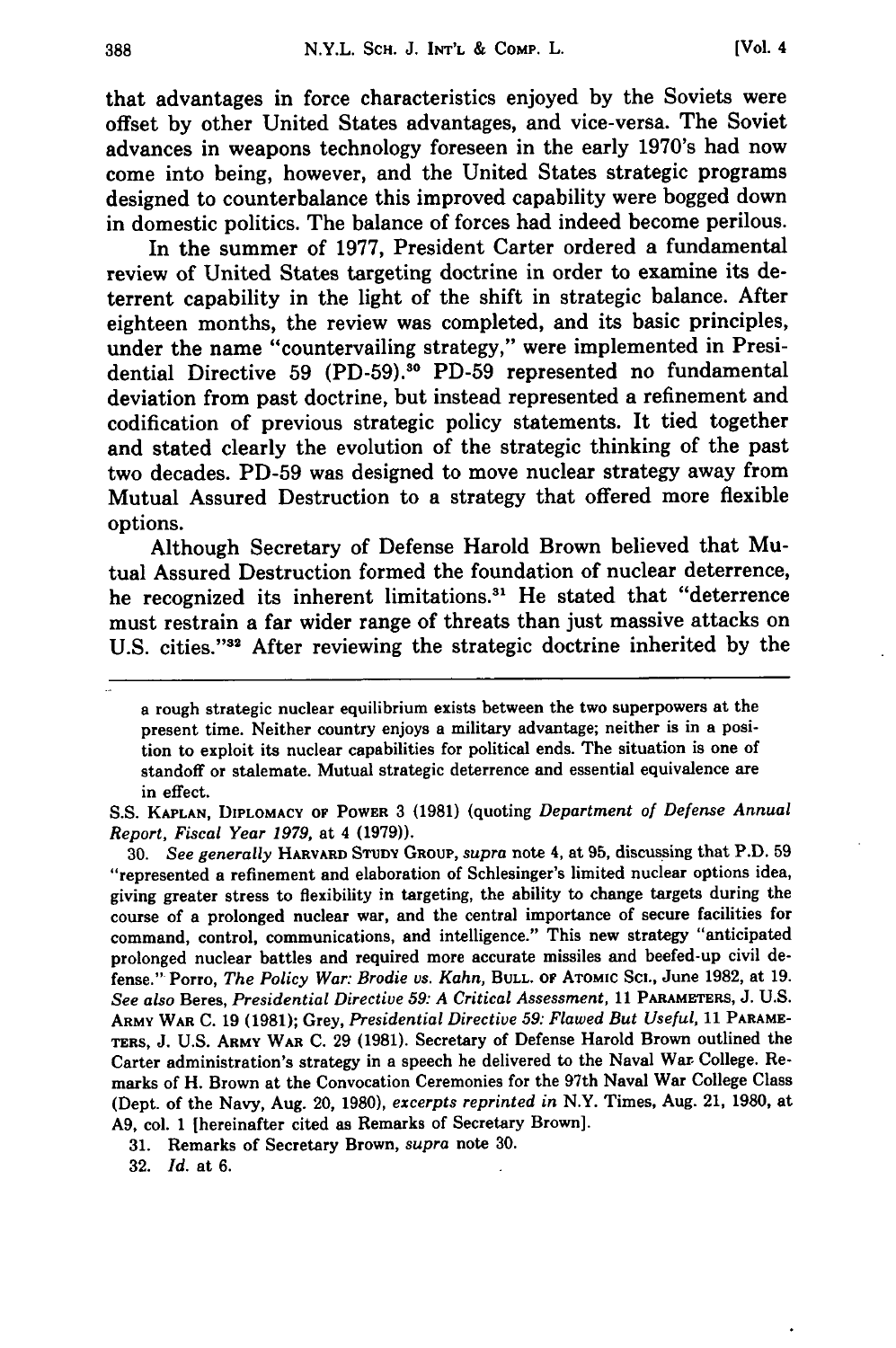Carter administration, Secretary Brown concluded that there was a need to develop plans for attacks on Soviet military, industrial and political control targets, while holding back significant destruction capacity in reserve.13 The swift advance in Soviet weapons technology effectively ended the notion that we could maintain an adequate deterrence solely **by** the threat of massive retaliation against Soviet cities. After nineteen years and four administrations, a strategic nuclear doctrine that embodied the flexible response essential to maintain the credibility of the nuclear deterrent was codified by a presidential directive.3 <sup>4</sup>

#### **CURRENT NUCLEAR AND ARMS CONTROL POLICY**

When the Reagan administration came into office in January, **1981,** it inherited a strategic situation in which the balance was shifting from rough parity to Soviet supremacy. The reasons for United States anxiety over this trend were simple. The Soviet Union had embarked on an ambitious arms modernization program in the early 1960's. **By 1968,** the Soviets were approaching parity. Although at that time the United States remained superior in numbers of warheads and in the quality of our strategic systems, it was recognized that **by** the late 1970's, unless the United States modernized all three components of its triad, the balance of forces would tilt dangerously in the Soviet favor.<sup>35</sup>

During the early 1970's, the United States began modernizing its strategic triad. The MX, the Trident **I** missile, the Trident submarine and missile system, the **B-1** bomber and cruise missiles were intended to meet the growing Soviet threat of the late 1970's and the 1980's.

This Administration does not claim to have discovered the need for broad scale deterrence, or for improved flexibility, or for secure and reliable command and control of our own forces should deterrence fail, or for effective targeting of military forces and their political leadership and military control.

This evolution in our doctrine enhances deterrence, and reduces the likelihood of nuclear war. . **..**

Id.

**35.** *See generally* COMMITTEE **ON THE PRESENT DANGER,** Is **AMERICA BECOMING NUM-BER** 2? **CURRENT TRENDS IN THE U.S.-SOVIET MILITARY BALANCE (1978).**

**1983]**

**<sup>33.</sup>** *Id.* at **7.**

<sup>34.</sup> Concluding his remarks to the Naval War College, Secretary Brown pointed out that Presidential Directive **59** was not a new departure, adding,

Previous Administrations, going back well into the 1960's, recognized the inadequacy of a strategic docrine [sic] that would give us too narrow a range of options. The fundamental premises of our countervailing strategy are a natural evolution of the conceptual foundations built over the course of a generation, **by,** for example, Secretaries McNamara and Schlesinger, to name only two of my predecessors who have been most identified with development of our nuclear doctrine.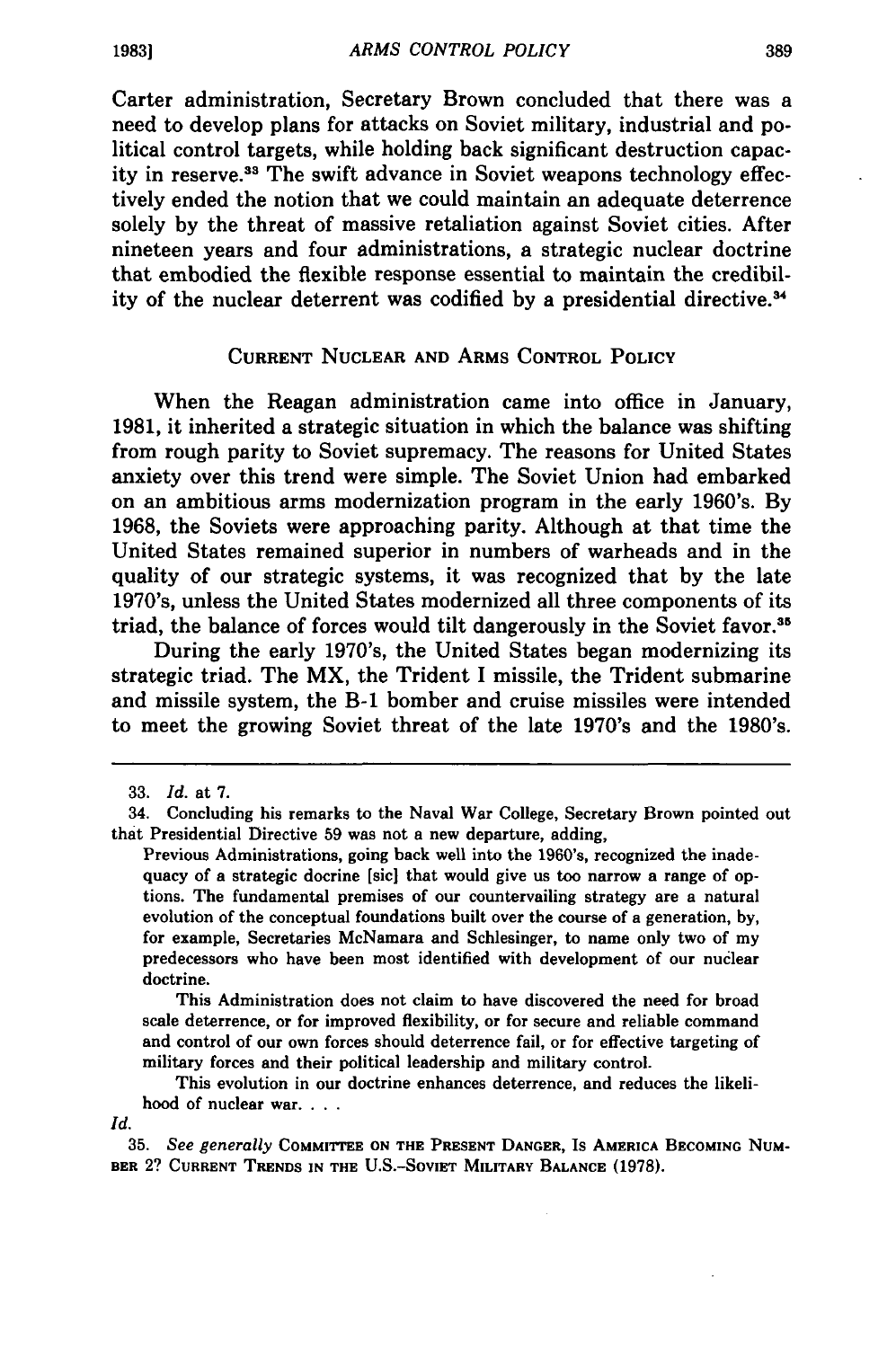However, there were inadequate defense budgets to fully fund these programs, causing United States modernization efforts to fall behind schedule or be cancelled.<sup>36</sup> Meanwhile, Soviet defense spending increased at the rate of approximately four percent a year overall, and eight percent in the nuclear area.<sup>37</sup> The credibility of the United States deterrent was being undermined as our second-strike capability became more and more vulnerable to a Soviet first-strike.

Since the early 1970's, the Soviets have:

-developed and deployed three types of ICBMs (the SS-17, 18 and 19) with large, accurate warheads that made these ICBMs capable of destroying most of our ICBM force;<sup>38</sup>

-produced a highly survivable, dispersed and redundant command, control and communications (C3) network that is designed specifically to withstand nuclear attack;'

-deployed some 324 SS-20 mobile, intermediate-range, nuclear missile launchers with 972 warheads (plus refires) which threaten NATO Europe from launch sites deep within the Soviet Union;<sup>40</sup>

-- expanded and improved their air defense network so that it can increasingly hinder penetration by United States bombers;<sup>41</sup>

-deployed three new classes of submarine-launched ballistic missiles and produced over thirty new SSBNs so that they now deploy seventy modern ships of this type;<sup>42</sup> and

-developed a prototype of a new Soviet long-range bomber air-

**38.** *See* Address **by** Alexander M. Haig, Jr., **U.S.** Secretary of State, to the Center for Strategic and International Studies of Georgetown University (April **6, 1982),** *reprinted in* N.Y. Times, Apr. **7, 1982,** at **A8,** col. **1.** Secretary of State Haig declared,

In the last ten years the Soviets introduced an unprecedented array of new strategic and intermediate range systems into their arsenals, including the **SS-17, SS-18,** and **SS-19** ICBMs, the Backfire bomber, the Typhoon submarine and several new types of submarine-launched missiles and the **SS-20** intermediate range missile. In contrast during this same period, the **U.S.** exercised restraint, introducing only the Trident missile and submarine and the slower, air-breathing cruise missile.

42. *Id.* **at 109.**

<sup>36.</sup> *See* N.Y. Times, Apr. 30, 1982, at A3, col. 4.

**<sup>37.</sup>** *See* **COMMITTEE ON THE PRESENT DANGER, HAS** AMERICA **BECOME NUMBER** 2? **THE U.S.-SOVIET MILITARY BALANCE AND AMERICAN DEFENSE POLICIES AND PROGRAMS 7 (1982).**

*Id.* at *1. See also* **SECRETARY GENERAL** OF **THE UNITED NATIONS, NUCLEAR WEAPONS** 214 **(1980)** (a list of Russian armaments deployed since **1970)** [hereinafter cited as **NUCLEAR WEAPONS].**

**<sup>39.</sup> COMMITTEE ON THE PRESENT DANGER,** *supra* note **35,** at 40.

<sup>40.</sup> **NUCLEAR WEAPONS,** *supra* **note 38, at 216.**

<sup>41.</sup> R. **BERMAN & J. BAKER, SOVIET STRATEGIC FORCES: REQUIREMENTS AND RESPONSES** 145 **(1982).**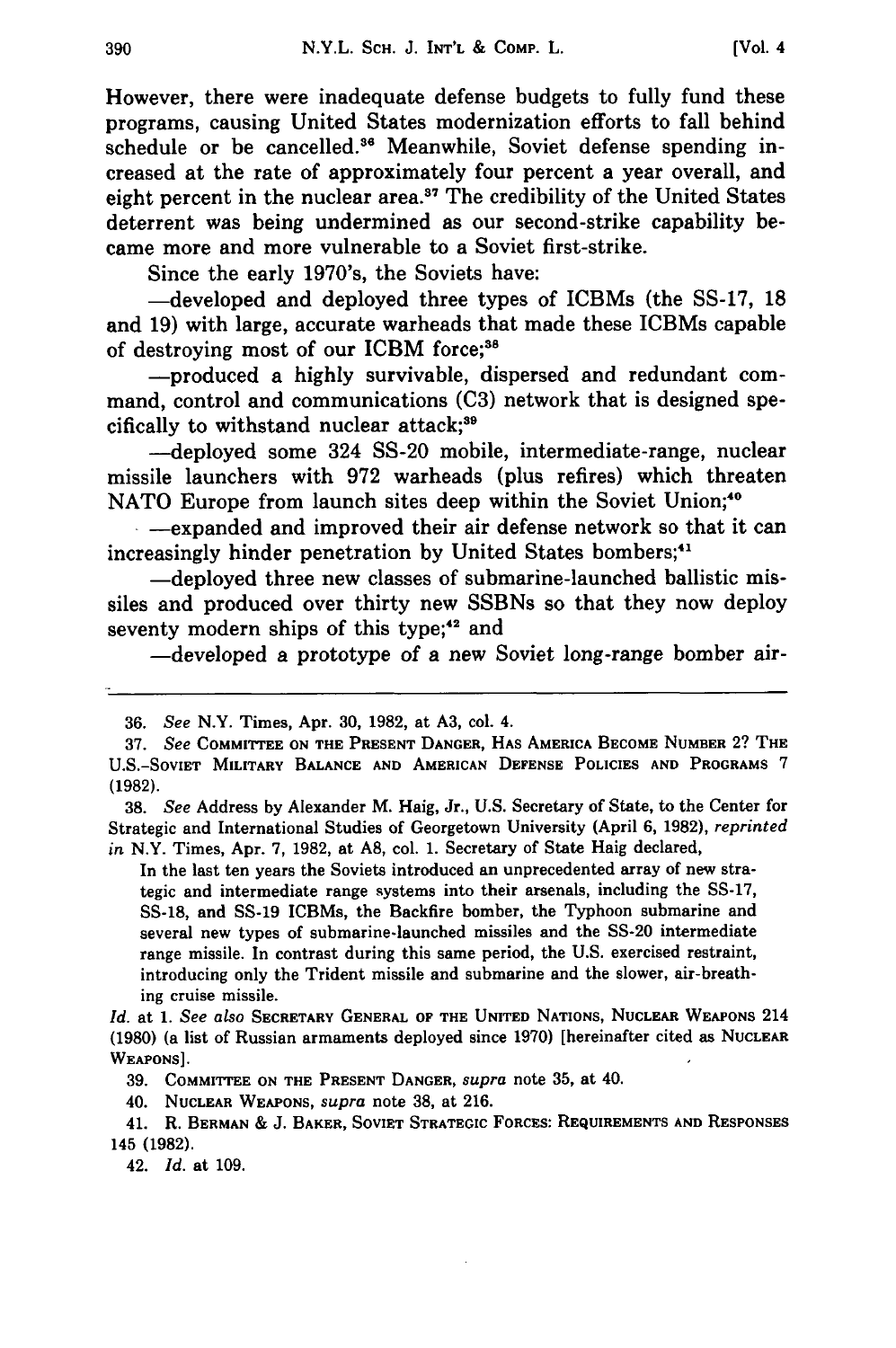craft, which appeared at an airfield near Moscow in late **1981.** It has a variable geometry swept wing, and is similar to and longer than the United States **B-1** bomber. Preliminary assessment indicates the new bomber will be one of the heaviest bombers in the world. It will likely carry both nuclear and conventional armament, including cruise missiles.43

The Soviets now lead in most significant measures of overall strategic capability. The United States retains a lead in total warheads. That relatively small advantage is reversed in terms of ballistic missile warheads, and it rests essentially on an aging bomber force whose ability to survive an attack and penetrate Soviet air defenses is increasingly in question. Soviet nuclear offensive capability now greatly exceeds our most pessimistic forecasts of fifteen years ago.

According to the Reagan administration, the Carter defense program did not go far enough to meet the Soviet threat to our deterrent force. Although the Reagan administration agreed with the basic thrust of the strategic doctrine that had evolved over the past twenty years, it felt that the trends in the strategic situation called for more drastic action. The United States strategic triad had been neglected too long.

On October 2, **1981,** President Reagan announced a far-reaching program to modernize United States strategic forces. His modernization program is the most comprehensive one in many years, involving all three components of the triad in addition to improving other elements of our strategic deterrent. President Reagan said:

This program will achieve three objectives: It will act as a deterrent against any Soviet actions directed against the American people or our allies. It will provide us with the capability to respond, at reasonable cost and within adequate time, to any further growth in Soviet forces. It will signal our resolve to maintain the strategic balance-and this is the keystone to any genuine arms reduction agreement with the Soviets."

The President's modernization plan includes:

**(1)** deployment of the MX missile in a survivable basing mode as soon as possible. The MX will possess sufficient accuracy and power to counter the Soviet monopoly in large, accurate ICBMs and hold at risk the full range of Soviet assets. It will also bolster deterrence **by** eroding Soviet confidence in their ability to successfully conduct a first-strike against the United States.

<sup>43.</sup> This aircraft is the backfire bomber. *See supra* note **38.**

<sup>44.</sup> *Transcript of Remarks by the President on Weapons Programs,* N.Y. Times, Oct. **3, 1981,** at **A12,** col. **1.**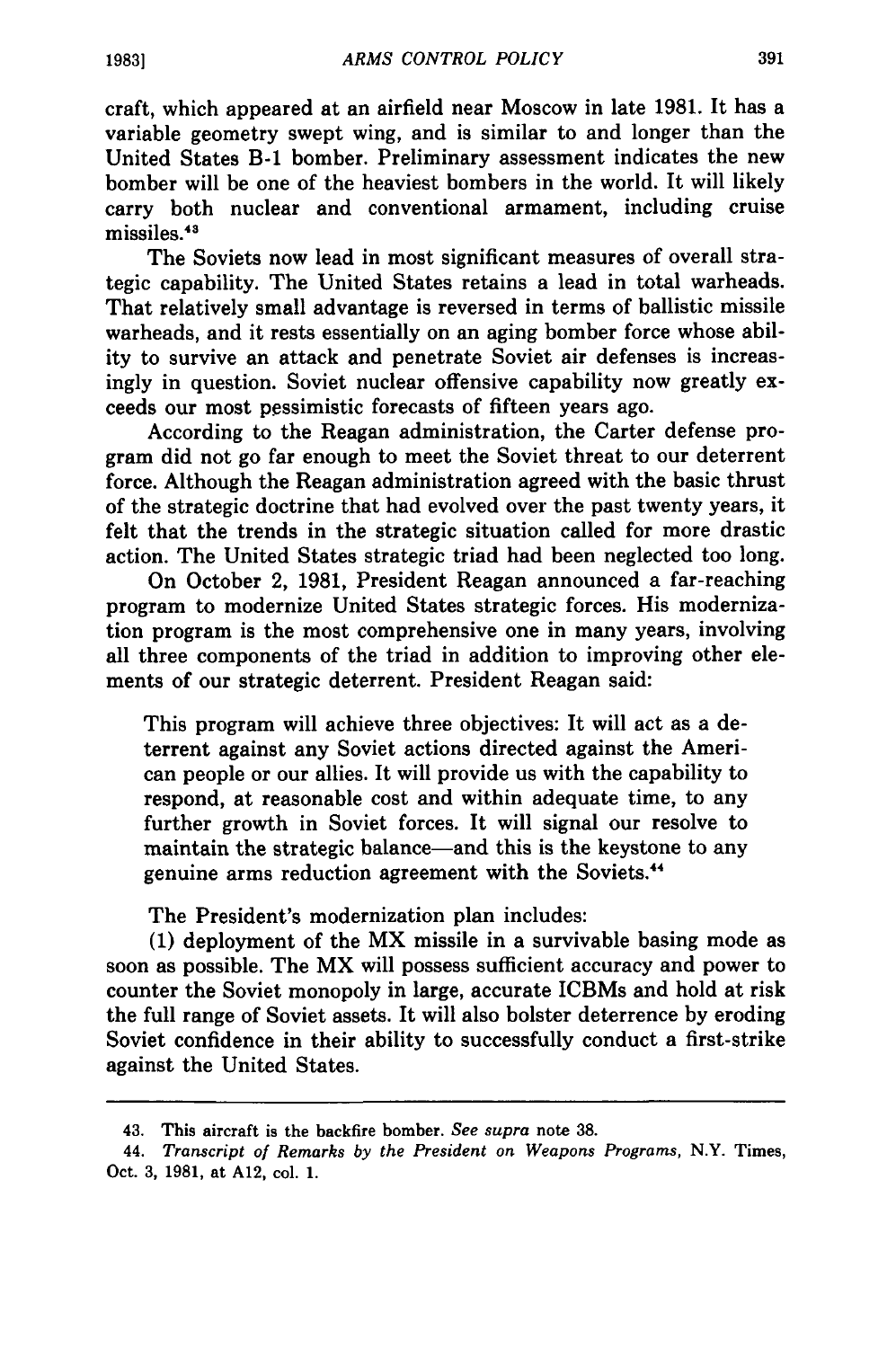(2) procurement of **100 B-1** bombers to replace the aging B-52 bombers which will soon no longer be able to penetrate Soviet airspace. The **B-1** will be able to penetrate Soviet air defense far into the 1990's and provide an effective, survivable cruise missile carrier for the next century. Once the ATB is deployed in the 1990's, it should be able to penetrate Soviet airspace well into the next century.

**(3)** continued development of the Trident II **(D-5)** submarinelaunched ballistic missile, continued procurement of Trident submarines and deployment of nuclear armed, sea-launched cruise missiles as a secure reserve force. Acquisition of the **D-5** missile will provide improved capability to partially offset the Soviet advantage in prompt, hard target kill capability. It will be able to place at risk a wide range of Soviet hard targets, such as missile silos and command centers. The increased range of the **D-5** will help insure survivability of our submarines, thus contributing to strategic stability.

(4) deployment of a more survivable and enduring command, control and communication **(03)** system. President Reagan's decision to modernize the strategic forces gives highest priority to the correction of existing deficiencies in the strategic **C3** system. The modernization program for the system supports balanced improvements in essential capabilities, including the upgrading of the survivability and endurance of the alert warning and attack assessment sensors, increased mobility and endurance of command decision-making functions and extensive improvements in communications. It further addresses the task of assuring means for recovery and reconstitution of the strategic forces following a major nuclear attack on the United States."

With these programs, the Reagan administration will finally implement a strategy that has been evolving since the early 1960's. Our strategic deterrent will no longer ring hollow; instead, we will have both the forces and the plans to deter aggression credibly along a broad range of contingencies. **A** President will no longer be faced with either suicide or surrender as his only nuclear response to aggression.

Although this modernization program is not designed to achieve nuclear superiority for the United States, every effort is being made to ensure that the Soviets have no incentive to initiate a nuclear attack on the United States or our allies. For moral, political and military reasons, civilian populations are avoided to the extent possible. This requires that we have the capability to hold at risk those things that the Soviet leadership values most highly-military and political control, nuclear and conventional military assets and the industrial capability to sustain war. We are determined to have the flexibility in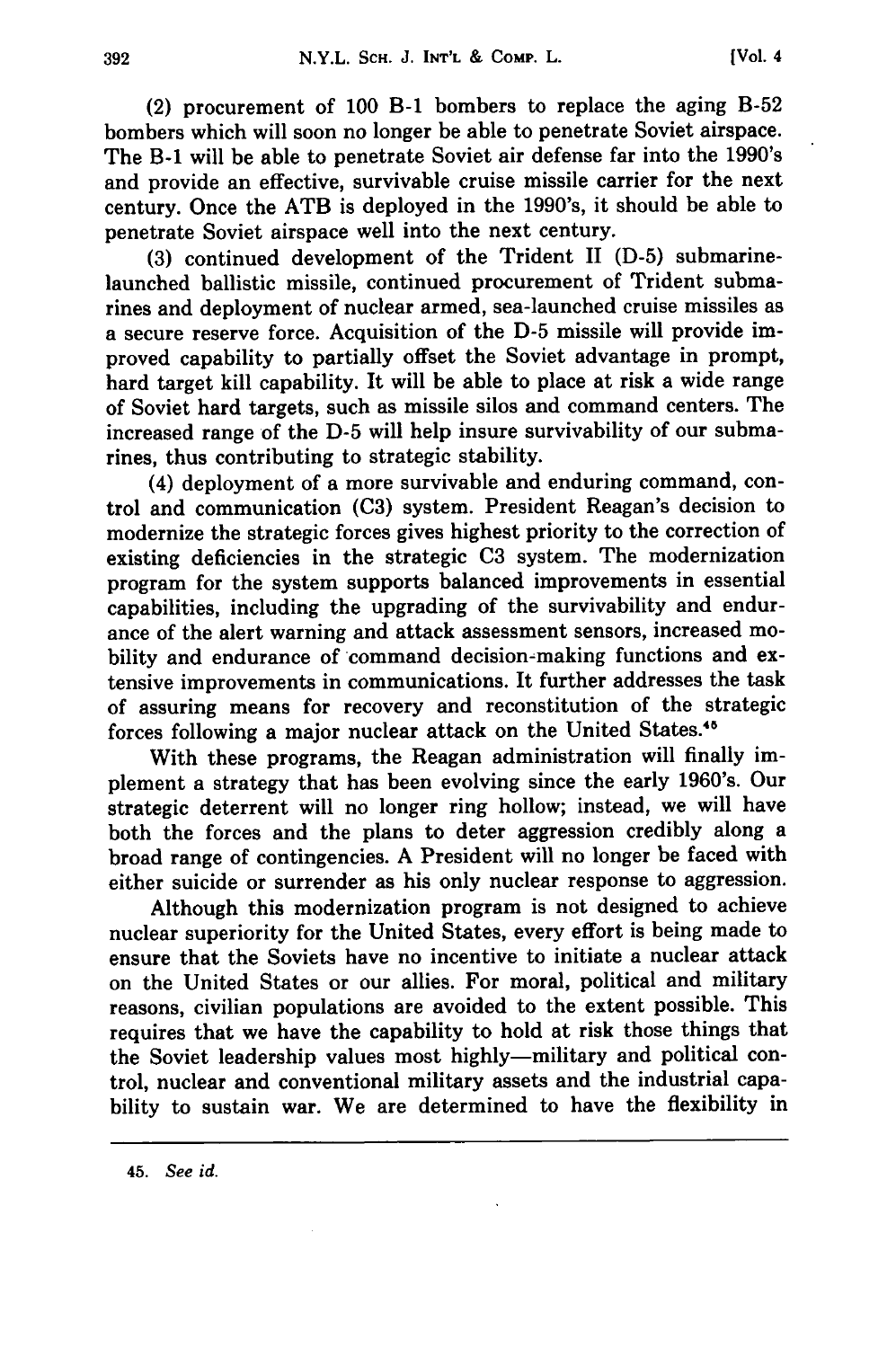forces and planning necessary under all conditions of war initiation to withstand a Soviet first-strike and retaliate in a way that permits the United States to achieve its objectives. It must be made clear to the Soviets, who have developed armaments and a military doctrine designed to support limited war options, that no conceivable conflict scenario, full-scale or limited, could result in the realization of their political objectives. This has been the objective of United States strategic planning since the early 1960's, and it is ours today. The Reagan administration is committed to attaining this objective.

#### ARMS **CONTROL**

The Reagan administration's arms control program plays a very important role in both supporting the evolved strategy and enhancing deterrence. We have learned much from our arms control experience during the 1970's and have taken full advantage of this experience in formulating our arms control policy. If we are successful in reaching our arms control goals, our nuclear deterrent can only be enhanced, the risk of war reduced and the nuclear balance maintained at equal but much lower levels of nuclear force. This lower level of force would then deny the Soviet Union the capacity for nuclear blackmail based on their superiority in ground-based intermediate and intercontinental range ballistic missiles.

As it was in the **SALT** process in the 1970's, the goal of the Strategic Arms Reduction Talks (START) is to correct the asymmetry in Soviet heavy missiles that has threatened our ICBMs for a decade.<sup>46</sup> Unlike **SALT,** however, START is looking to make this correction through deep cuts in the nuclear arsenals of both sides rather than through limitations that just cap them at higher levels. These cuts should eliminate most of the threat posed **by** Soviet heavy missiles, as the Soviet throw-weight advantage should, consequently, be greatly reduced.

The United States has proposed that ballistic missile warheads, both land-and sea-based, be reduced to equal levels of about 5,000, at least one-third below current numbers.<sup>47</sup> This would reverse the destabilizing growth in ballistic missile warheads. We propose that no more than half these warheads be deployed on land based missiles.<sup>48</sup> This proposal alone should achieve substantial reductions in missile throwweight. We also seek to cut the total number of all strategic ballistic missiles to an equal level of approximately 850, about one-half the cur-

48. *See id.*

**19831**

<sup>46.</sup> *See* N.Y. Times, May **10, 1982,** at A14, col. **1.**

<sup>47.</sup> *See id.*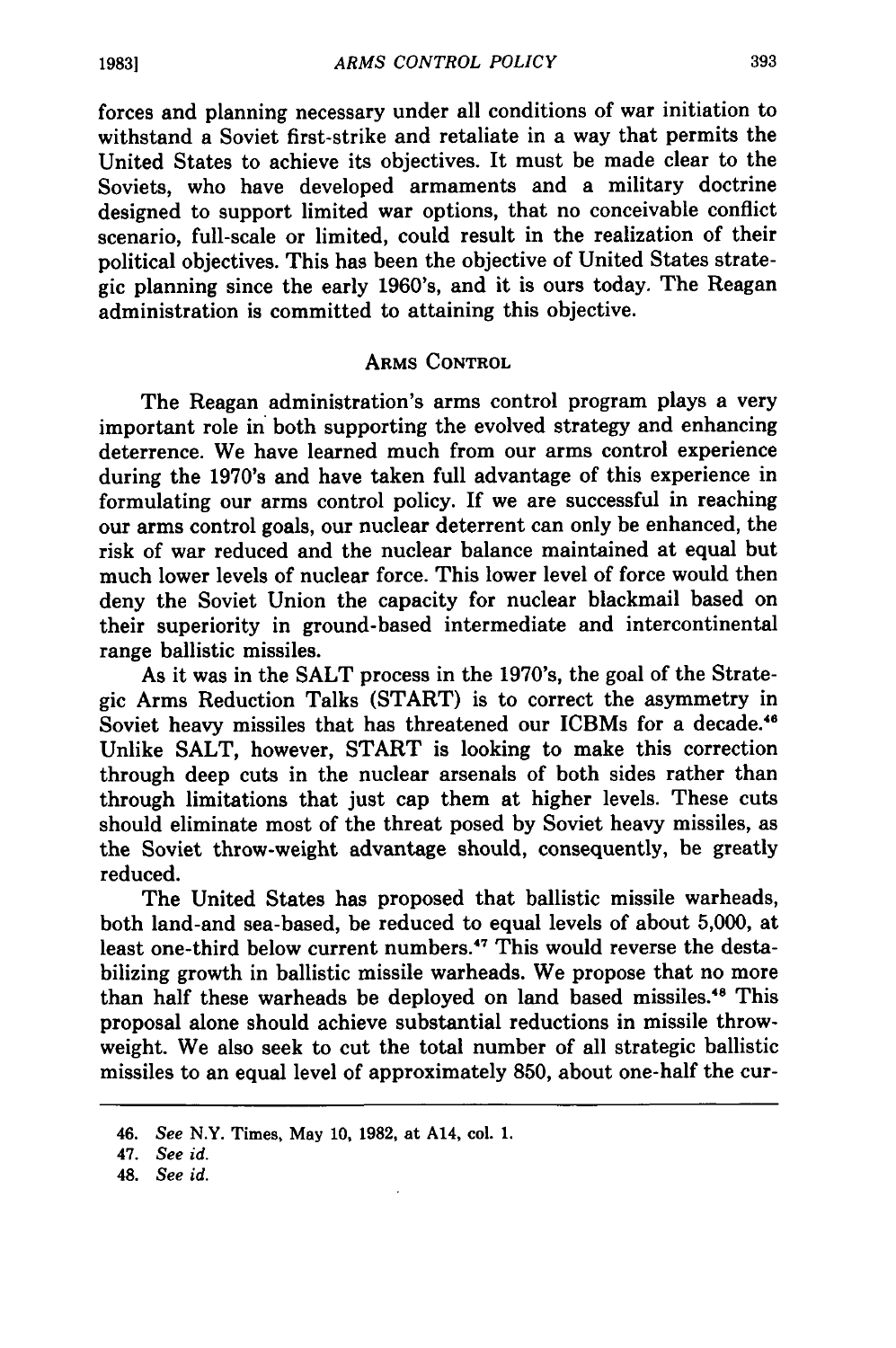rent United States number."9 In the second phase of the START negotiations, closely linked to the first, we will seek equal ceilings on other elements of United States and Soviet strategic forces, including equal limits on ballistic missile throw-weight at less than current United States levels.

In both phases of the START talks, we have insisted, and will continue to insist on verification measures capable of assuring compliance. In the case of provisions that cannot be monitored effectively by national, technical means of verification, we will propose cooperative measures, data exchanges and collateral constraints that can provide the necessary confidence in compliance. The Soviet Union has already told us, and Mr. Brezhnev said publicly, that it will accept reasonable verification procedures of this kind to supplement national, technical means of verification.<sup>50</sup> It is essential that the Soviets follow through with this commitment.

Another important arms negotiation based in Geneva is the Intermediate-range Nuclear Force (INF) talks. In these talks the United States is seeking to right an assymetry in the nuclear balance by eliminating an entire class of long-range missiles from the arsenals of both sides.<sup>51</sup> The West does not currently deploy any missile in Europe with the range, accuracy or mobility of the most dangerous, intermediaterange Soviet missile, the SS-20. In 1979 NATO agreed to deploy 572 Pershing II and ground-based cruise missiles in Europe to counter the threat posed by the **SS-20.52** The United States has proposed to forego deployment of these Pershing II missiles and GLCMs in Europe in return for the destruction of 80 Soviet SS-4s and SS-5s and the 324 SS-20 missiles currently targeted on Europe.

The Soviet lead in ground-based, intermediate-range and intercontinental ballistic missiles is one of the most serious security problems we and our allies face. This advantage gives the Soviet Union the potential to pose a significant threat to our European and Asian allies as well as to friends in other parts of the world, at a time when a preemptive first-strike with its intercontinental ballistic missiles could, in the-

**HARVARD STUDY GROUP,** *supra* note 4, at 168.

<sup>49.</sup> *See id.*

**<sup>50.</sup>** *See generally* **HARVARD STUDY** GROUP, *supra* note 4, at **197-200** (discussing verification of arms control agreements).

**<sup>51.</sup>** Both parties have set forth proposals in the INF talks, ranging from a Soviet opening offer to freeze deployments of SS-20s in Europe in return for a **NATO** commitment not to deploy Pershing **II** and GLCMs (ground-launched cruise missiles), to the American opening position of a "zero option" under which **NATO** would forgo its planned missile deployments if the Soviet Union would dismantle all of its SS-4s, SS-5s, and SS-20s.

**<sup>52.</sup>** See *id.* at **166.**